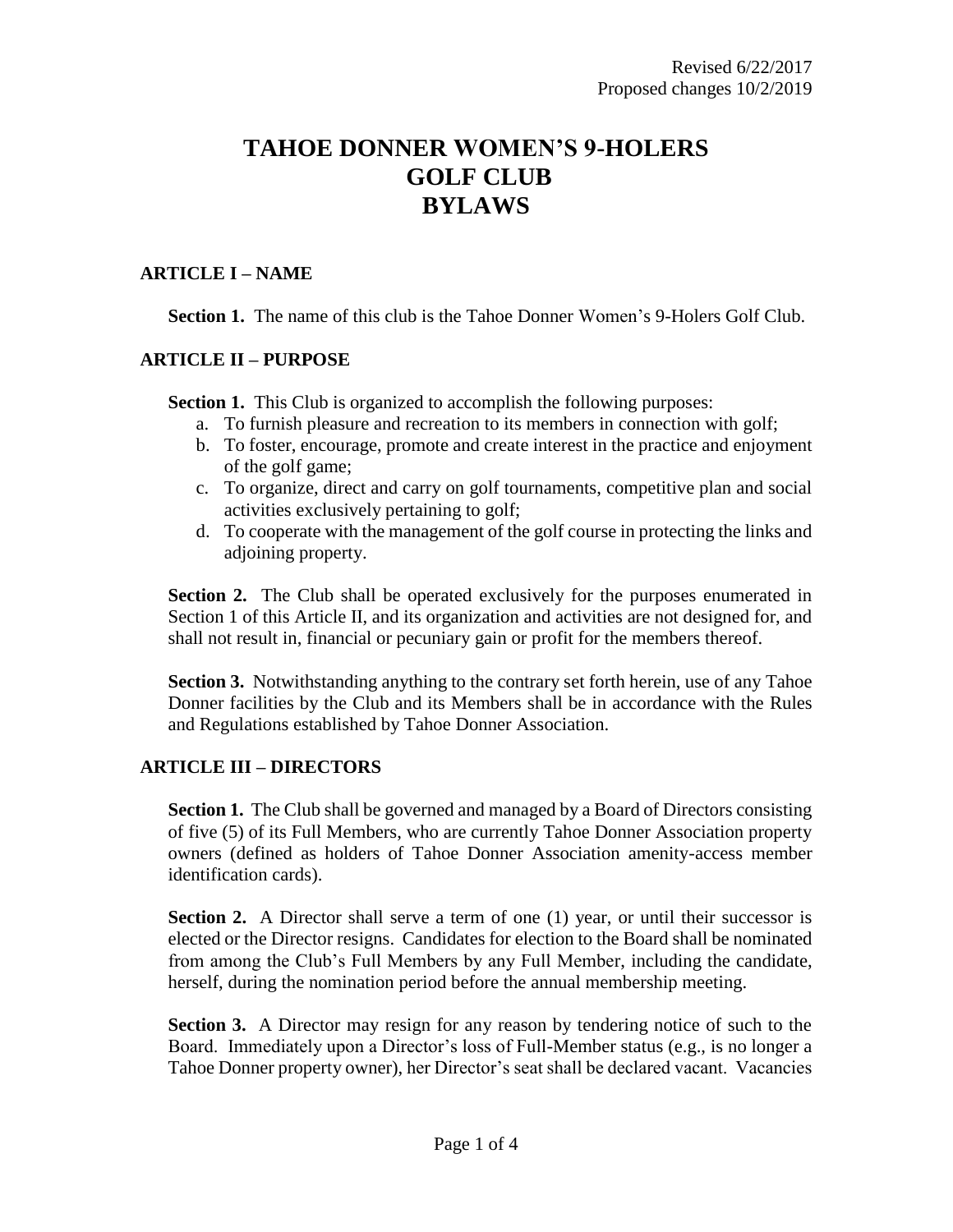on the Board shall be filled by majority vote of the remaining Directors appointing any Full Member of the Club to serve for the remainder of the vacant term.

**Section 4.** Meetings of the Board shall be held as frequently as is determined necessary by the Board. Special meetings of the Board may be called by the President or any three (3) Directors. A majority of the Directors then serving on the Board shall constitute a quorum for the transaction of business.

## **ARTICLE IV – OFFICERS**

**Section 1.** The officers of the Club shall be a President, a Vice President, a Treasurer, a Secretary and a Member at Large. Said officers shall be elected by majority of Full Members present at the annual meeting.

**Section 2.** The President shall preside at all meetings of the Board and of the membership.

**Section 3.** The Vice President, in the absence of the President, shall preside at all meetings of the Board and of the membership.

**Section 4.** The Treasurer shall maintain adequate records of, and be ultimately responsible for, all funds and accounts of the Club. All checks issued by the Club shall be signed by the Treasurer **and or** one other officer designated by the Board.

**Section 5.** The Secretary shall keep the minutes of all meetings, keep an updated roster of all club members and take care of all correspondence of the Club and the Board of Directors.

**Section 6.** The Member at Large shall attend Board meetings in a voting capacity.

# **ARTICLE V – MEMBERSHIP**

**Section 1.** The Club shall have two classes of membership: Full Members include those who own residential property within Tahoe Donner and their immediate family members (holders of amenity-access member identification cards). Associate members include all others. **All Tahoe Donner property are eligible for membership on the Club as long as they do not belong to any other golf club within the boundaries of Tahoe Donner**.

**Section 2.** At least sixty percent (60 %) of the Club's membership shall at all times be Full Members. No new Associate Members shall be permitted to join while Full Members number less than 60% of the total membership.

**Section 3**. Full Members shall be entitled to vote at Club membership meetings; Associate Members shall have no voting rights. When there is limited capacity for social functions, Full Members have first priority.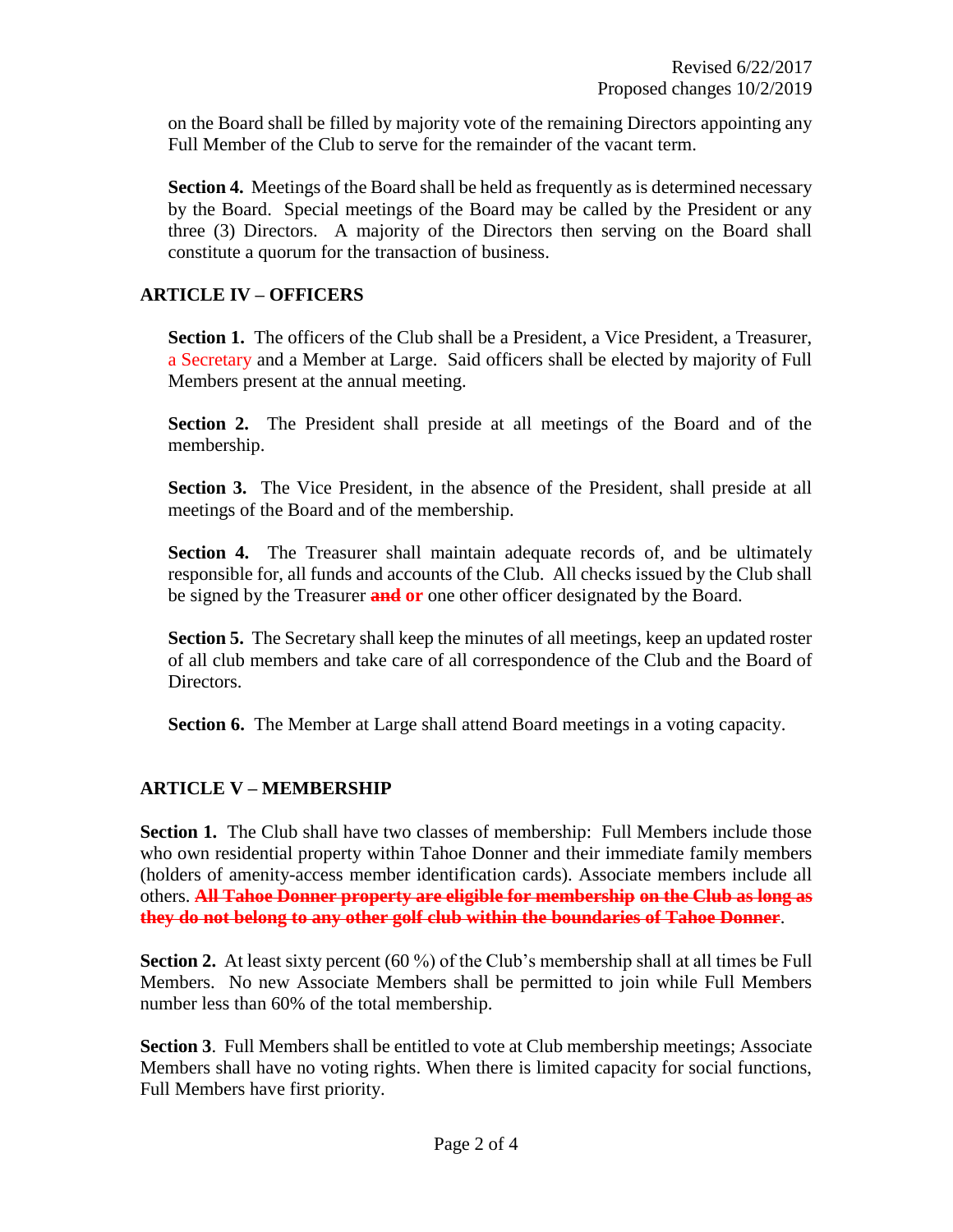**Section 4.** Amount of annual dues shall be determined by the Board of Directors. Dues are due **annually at a date set by the board. January 1 of each year.** After that date, an additional amount shall be assessed as determined by the Board.

**Section 5.** Following reasonable notice and an opportunity to be heard, the Board may revoke the membership of any Member whose conduct is determined to be contrary to the best interests of the Club.

## **ARTICLE VI – MEMBERSHIP MEETINGS**

Section 1. Meetings of the membership shall be called by the President, the Board, or by twenty percent (20%) of its Full Members.

**Section 2.** Notice of membership meetings shall be given to all Members, if reasonably practicable, at least fourteen (14) days in advance thereof.

**Section 3.** Those Full Members present at any membership meetings shall constitute a quorum for the transaction of business, provided that at least any two (2) officers or those members who called the meeting are present.

**Section 4.** The annual meeting of the membership shall be held during August of each year at the end of season banquet, at such time and place as may be determined by the Board. Directors shall be elected at the annual meeting.

# **ARTICLE VII – COMMITTEES**

Section 1. All committees of the Club shall be established, and their members shall be appointed, by the President.

**Section 2.** The Board shall determine the responsibilities and authority of all committees.

# **ARTICLE VIII – AMENDMENT**

**Section 1.** These Bylaws shall only be amended by the affirmative vote of the majority of the Full Members present at a duly called meeting of the membership; notice of the proposed amendment shall be provided in the notice by which the meeting is called.

#### **ARTICLE IX – EFFECTIVE DATE**

**Section 1.** These Bylaws shall become effective upon their approval by the Tahoe Donner Association Board of Directors.

**Section 2**. Amendments to these Bylaws shall become effective upon their approval by the Club's Full Members and the Tahoe Donner Association Board of Directors.